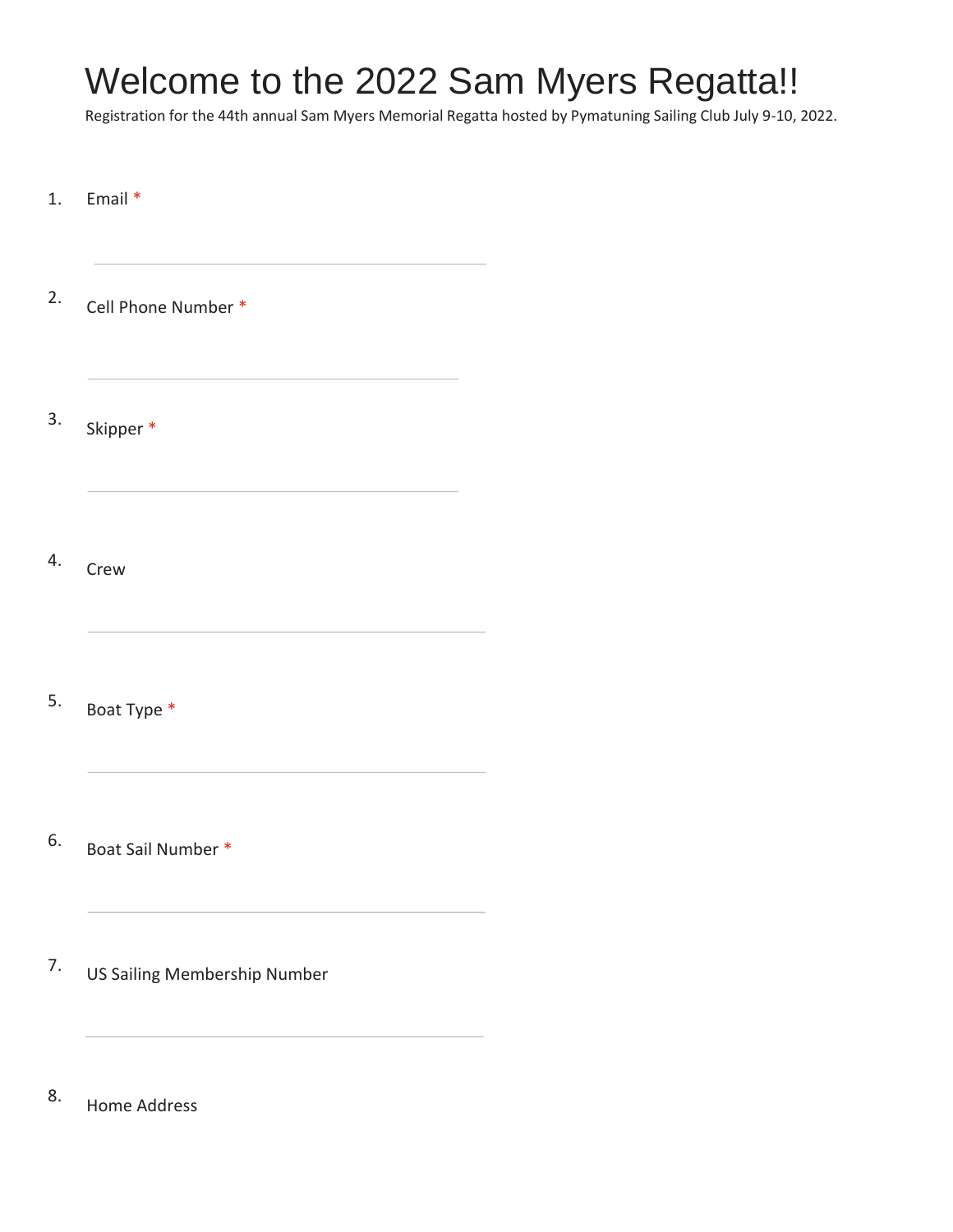## 2022 Regatta "Galley & Gear"

#### Meals

Meal prices are not included with registration. Lunches are \$6 each and dinners \$12.

#### Select Meals Below

Mark only one oval per row.

| Sat. Lunch - \$7   |  |  |  |
|--------------------|--|--|--|
| Sat. Dinner - \$12 |  |  |  |
| Sun. Lunch - \$7   |  |  |  |

T-shirts: One shirt included with registration. Extras \$15 each. Shirt orders will be placed and delivered approx 3 weeks after the event.

T-shirts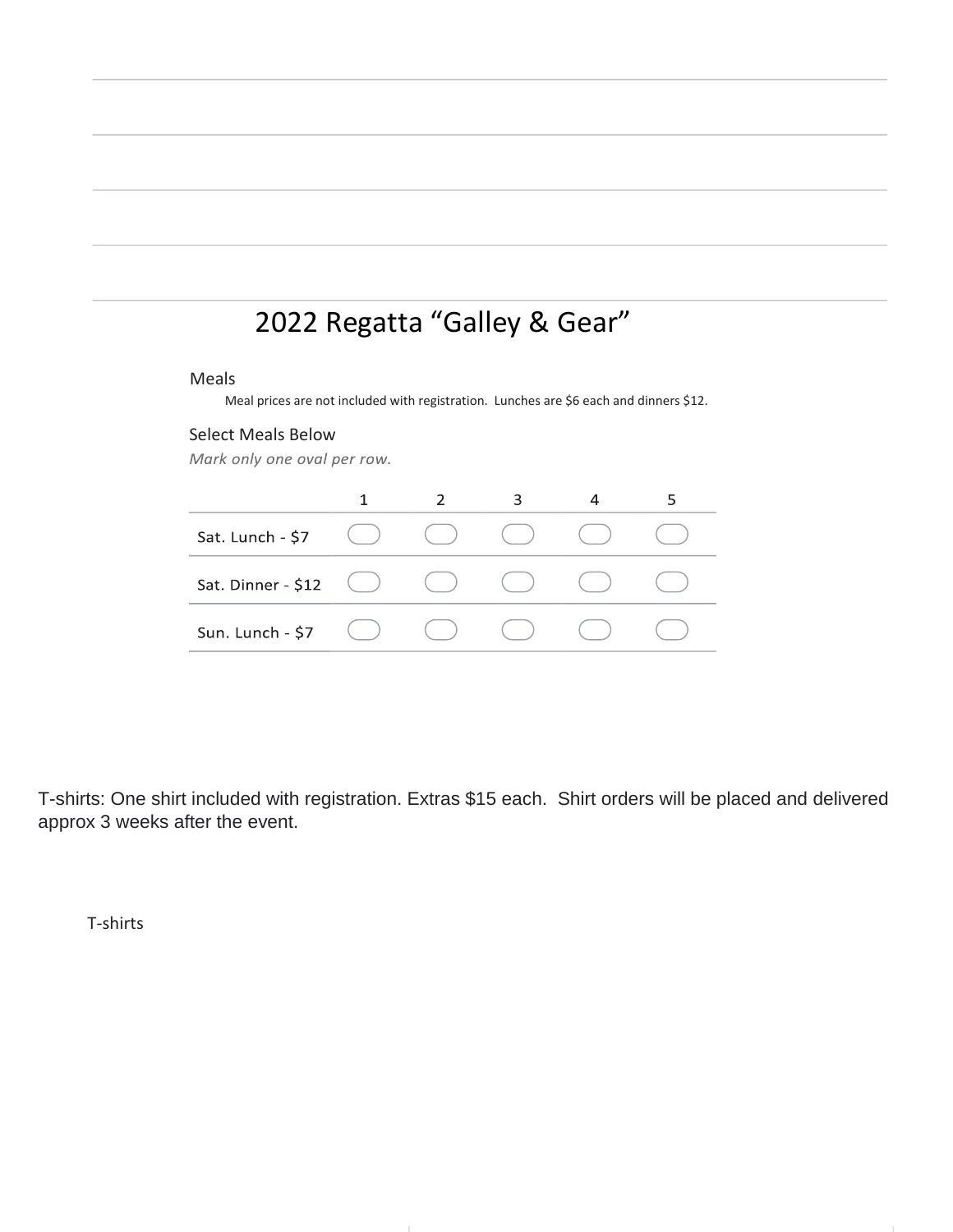Mark only one oval per row.





### Release of Liability

#### Release of Liability

For and in consideration of Pymatuning Sailing Club and the Sam Myers Memorial Regatta (the "Organization") allowing me, the undersigned, to participate in any capacity in an Organization sanctioned, licensed or approved event or activity ("Event" or "Events"); I, for myself, and on behalf of my spouse, children, heirs and next of kin, and any legal and personal representatives, executors, administrators, successors, and assigns, hereby agree to and make the following contractual representations pursuant to this Agreement (the "Agreement"):

A. RULES AND REGULATIONS: I hereby agree to abide by the rules, regulations, and policies of the Organization, including any and all COVID- ‐19 related safety measures required by the Organization.

B. ACKNOWLEDGMENT OF RISK: I knowingly, willingly, and voluntarily acknowledge the inherent risks associated with the sport of sailing, and that participation in any Organization involves risks and dangers including, without limitation, the potential for serious bodily injury (including broken bones, head or neck injuries), sickness and disease (including communicable diseases), trauma, pain & suffering, permanent disability, paralysis and death; loss of or damage to personal property; exposure to extreme conditions and circumstances; accidents involving other participants, event staff, volunteers or spectators; contact or collision with other participants or natural or manmade objects; adverse weather conditions; facilities issues and premises conditions; failure of protective equipment; inadequate safety measures; participants of varying skill levels; situations beyond the immediate control of the Event organizers and competition management; and other undefined, not readily foreseeable and presently unknown risks and dangers ("Risks").

C. ASSUMPTION OF RISK: I understand that the aforementioned Risks may be caused in whole or in part or result directly orindirectly from the negligence of my own actions or inactions, the actions or inactions of others participating in the Events, or the negligent acts or omissions of the Released Parties defined below, and I hereby voluntarily and knowingly assume all such Risks and responsibility for any damages, liabilities, losses, or expenses that I incur as a result of my participation in any Events. I also agree to be responsible for any injury or damage caused by me or any agents under my direction and control at any Event.

D. RELEASE: In consideration of my participation in any Event, I hereby release from liability and waive any claims against the owner or organizer of the Event, its licensees, competition managers, promoters, sponsors, advertisers, beneficiaries, venue providers, and supporting organizations, together with the officers, directors, employees, volunteers and contractors of them (the "Released Parties" or "Event Organizers"), with respect to any liability, claim(s), demand(s), cause(s) of action, damage(s), loss, or expense (including court costs and reasonable attorney fees) of any kind or nature ("Liability") which may arise out of, result from, or relate in any way to my participation in the Events, including claims for Liability caused in whole or in part by the negligent acts or omissions of the Released Parties.

E. COMPLETE AGREEMENT AND SEVERABILITY CLAUSE: This Agreement represents the complete understanding between the parties regarding these issues and no oral representations, statements or inducements have been made apart from this Agreement. If any provision of this Agreement is held to be unlawful, void, or for any reason

unenforceable, then that provision shall be deemed severable from this Agreement and shall not affect the validity and enforceability of any remaining provisions.